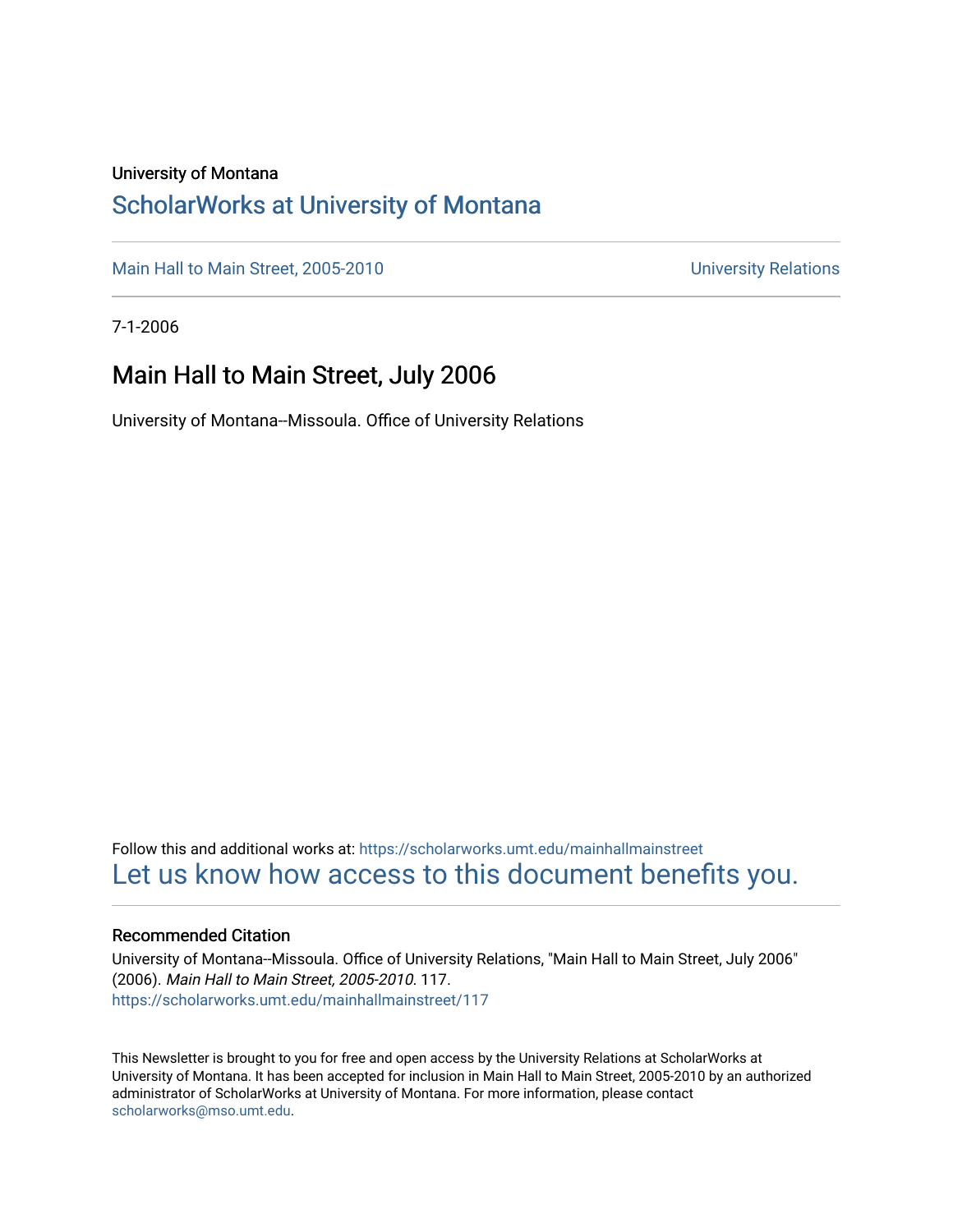**UNIVERSITY OF MONTANA LIBRARY**

**JUL 2 8 2086**

**July 2006 Vol. 12** No. 7

## **ENE ain Hall to ain Street**

**Connecting Campus and Community**

# **The Unabomber Boys**

## 10 years ago, UM students captured first photos of reclusive terrorist



I Wednesday. April 3, 1996. Gregory t was a spring afternoon, a Rec, a photojournalism student at The University of Montana, rolled into the journalism school, fresh off a freelance assignment for the Denver Post.

The outer office normally hummed with activity on a school day, but on this Wednesday, it was oddly empty and quiet. Rec poked his head inside the office of Professor Patty Reksten. Where was everybody? he asked her.

Moments later Rec was flying out the J-School door and making a mad dash for his old Subaru. Over the next few hours, Rec and three other UM photojournalism students — Bruce Ely, Derek Pruitt and Steve Adams — would capture some of the most sought-after images in the world.

Il was a spring afternoon, a Wednesday. It was the day the FBI ended an 18year-long manhunt for Unabomber Ted Kaczynski in the forests of western Montana. Rec, Ely, Pruitt and Adams certainly weren't the only photographers on the scene the day Kaczynski was taken into custody.

But the UM students were the only ones to take his picture.

**Reksten, now director** of photography at the Oregonian newspaper in Portland, Ore., remembers how wild the day was. It began with a call from Tom Cheatham, then a visiting professor at UM who was freelancing as a producer for NBC in eastern Montana, where the FBI was involved in another event making national headlines, the famed standoff with Montana's Freemen.

The buzz around the FBI camp outside the small town of Jordan was hot, Cheatham told her: The FBI was about to arrest the Unabomber outside the small town of Lincoln.

Reksten barely had time to think before her phone rang again. The New York Times was calling. It needed two photographers for a highly secret mission, the editor told her. The paper had received a tip, and it was critical neither Reksten nor the photographers tell anyone about the assignment.

Reksten smiled. "You mean the Unabomber?" she asked.

There was a stunned silence on the other end of the line. "But nobody knows," the voice finally protested.

Reksten headed into the outer office. Ely, who was working as an intern for the Missoulian, plus Pruitt and Adams, were there. Cheatham's phone call tipping Reksten off meant she didn't have to keep

the story a secret from one of them.

Quickly, Pruitt and Adams signed on as freelancers for the Times, and Ely hitched a ride to shoot for the Missoulian. They drove the 80 miles to Lincoln, located the driveway to Kaczynski's cabin where other members of the media had assembled, and began their wait.

**Rec's Subaru was** overheating as it raced to Lincoln. He pulled up to the little media circus and found his three colleagues. No one was sure what was happening. Cars had come and gone all day, the others told Rec. No one knew if Kaczynski was there, or had been taken someplace else.

As they spoke, a white Ford Bronco came out of the trees and passed by.

The windows were tinted and you couldn't see inside. Two local high school students who were hanging around shouted, "That's him!" and jumped in their car.

None of the other photographers and journalists at the site took the bait. The four UM students huddled. Ely thought he could make out

**— Continued next page**

**(Top) Making of a UM legend: Photojournalism students (left to right) Derek Pruitt, Bruce Ely, Greg Rec and Steve Adams celebrate their scoop in this image that ran in the summer 1996 Montana Journalism Review.**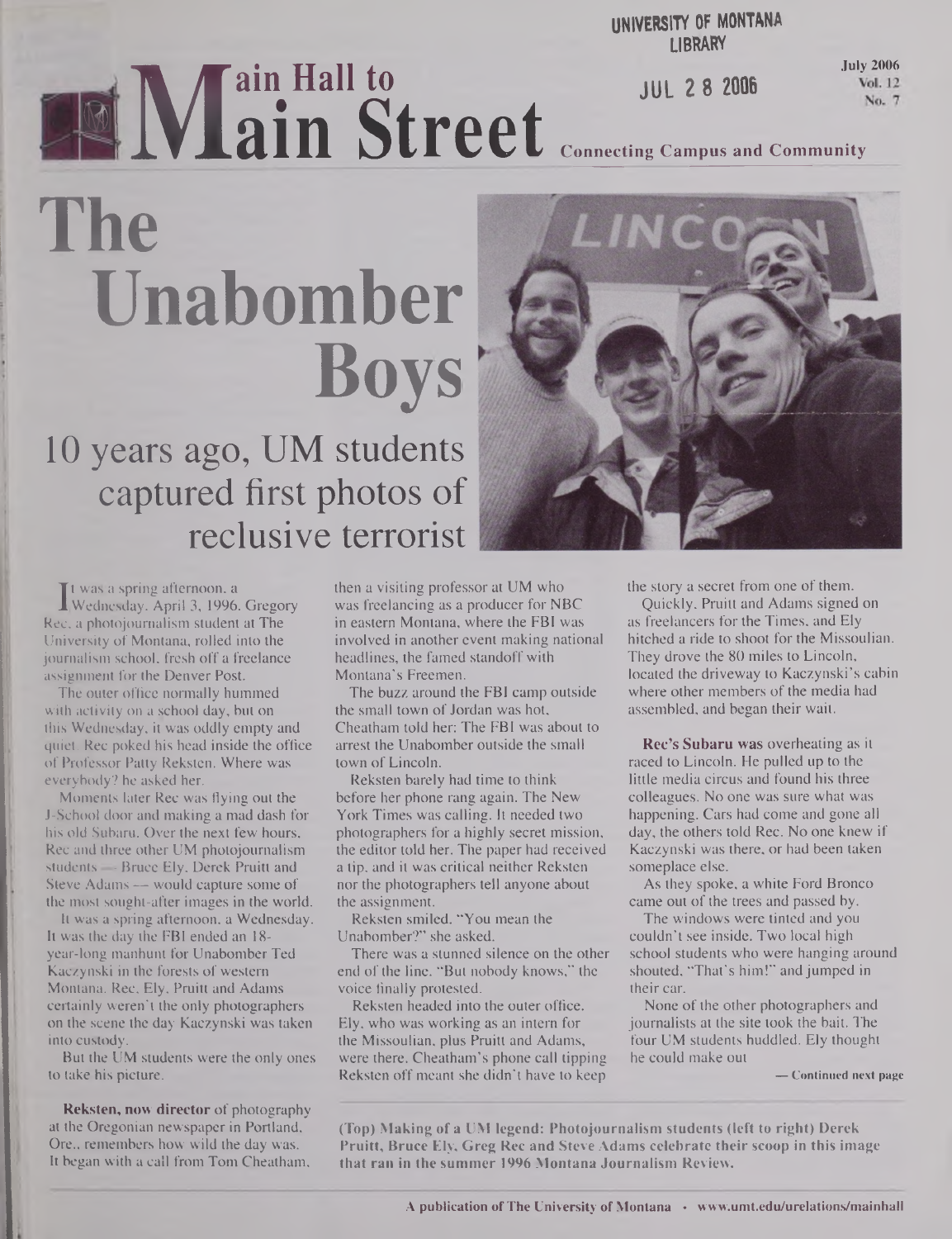#### **Unabomber Boys —** continued

the silhouette of a man "with hair sticking up all over the place" in the back seat. They decided to break with the pack and follow. Pruitt and Adams climbed into one vehicle, and Ely joined Rec in the Subaru.

The Bronco made a stop at a motel in Lincoln, where a man — dressed more like a rancher than an FBI agent — exited the vehicle and went in a room for a moment. He returned, and the Bronco pulled onto Highway 200. The convoy the two high school students, Rec and Ely, then Pruitt and Adams — followed.

"We were guessing if it was them, they'd be going to either Great Falls or Helena," Ely said. "We had an hour to an hour-and-a-half drive in front of us, and it was going to be embarrassing if all they did was pull into a Burger King drivethrough to get a hamburger or something."

On Flesher Pass outside Helena, the Subaru began acting up again. Pruitt and Adams pulled out and passed as Rec and Ely slowed to a crawl.

"It got so bad I had to put it in first gear," Rec says. "I'm sure Bruce was kicking himself for not staying with Steve and Derek."

When the Subaru inched its way to the crest of the pass, the Bronco and two trailing cars were nowhere to be seen.

"Put your seat belt on," Rec told Ely. "I'm putting it in neutral and we're going to float down."

"We went much too fast," he goes on, "and took corners ... well, not responsibly."

But they did catch the convoy before it reached Helena. Then, in one of the many oddities of the day, the Bronco took a right and the car carrying the two high school students kept going straight.

"To this day, I don't know who they were, or where they went," Rec says.

"But we stuck with the Bronco." By the time the Bronco pulled up near a

nondescript office building in Helena, the UM students had convinced themselves they were probably farther from Kaczynski than they had been all day.

"We still didn't know if he was in the car," Rec says. "And by then we didn't think he was. It just seemed like if Kaczynski was there, there would have been more cars, maybe highway patrol cars in front and back or something."

Two men in flannel shirts and jeans exited the Bronco.

And then they opened a rear door, and Theodore Kaczynski — handcuffed, his unkempt hair shooting in thousands of directions — appeared.

**The four UM students** scrambled out of their cars. As the day had turned to dusk on the trip from Lincoln they had pul faster film in their cameras and attached flashes.

They backpedaled down the street as the two FBI agents marched Kaczynski about 100 yards to the doors of the office building. They continued shooting pictures through the building's windows as the Unabomber and agents waited for an elevator. The elevator doors opened, the trio disappeared inside, and it was over.

Well, not quite.

"We just assumed the doors had locked behind them," Rec says. But a couple minutes later a janitor walked through



**This April 15, 1996, cover photo was taken by UM's Derek Pruitt. Another UM student, Bruce Ely, can be seen in the background. Also note the different spelling of"Unabomber."**

the door, and the students were back in business. They located the FBI office on the third floor and knocked, but no one answered.

"Steve said he needed to use the bathroom," Rec says, "so we found the men's room, but it was locked."

Adams pressed his ear to the door. He could hear voices.

"That's when we realized we weren't the only ones who needed to go to the bathroom after the drive," Rec says. He, Ely and Adams took up strategic positions outside the door so that, no matter which direction the people inside exited, one of them would have a head-on view, and Pruitt positioned himself further down the hall.

Which is how Bruce Ely made the cover of Newsweek — not with a photo, but in

one. "I chose the wrong spot," he says, and ended up in the background of the magazine's cover photo, taken by Pruitt.

This was in the days before digital cameras, and the four still had to develop their film and transmit their images — Pruitt and Adams to the New York Times, Ely to the Missoulian and Rec to the Denver Post, the paper he had been freelancing for earlier in the day and that had quickly hired him again for the Unabomber assignment.

They decided to head to the Helena Independent-Record, which they would offer a picture to in exchange for the use of its facilities.

There, the strange night would keep getting stranger.

**First, the I-R's photo** editor wanted nothing to do with them.

"At one point, he told us he didn't have enough chemicals," Rec says, and the four were headed out the door to locate a one-hour photo place when the managing editor, who had overheard the conversation, stopped them.

"Do you really have photos of the Unabomber?" the man asked. "I'm telling you, we do," Rec replied.

The M.E. turned to his photo editor. "Soup the film," he told him.

Their first responsibility was to the newspapers that had hired them for the day, but after that, the four knew they might be able to sell the photos to other places.

They turned to Reksten, plus Missoulian photographers Kurt Wilson and Michael Gallacher, for advice. Wilson and Gallacher gave them the number of a picture agency in New York City, and also told them that they should offer photos to the Associated Press. Just make sure AP only allowed newspapers to use the pictures, and banned magazines, they said.

But the fellow they talked to at AP told them he would not keep magazines — which otherwise might pay good money for the photos  $-$  out of the loop. AP would do it for newspaper staff photographers, he said, but not freelancers.

"The first decision we made was that, whatever we did, we'd do it together. Rec says. They would sell their images as a package deal and split any money four ways.

They called the New York agency, and agreed that, after the three newspapers they were working for and the I-R had run their shots, the agency would have exclusive rights to sell the pictures. The four would receive 60 percent of any selling price.

When AP called back and said it had reconsidered, it was too late.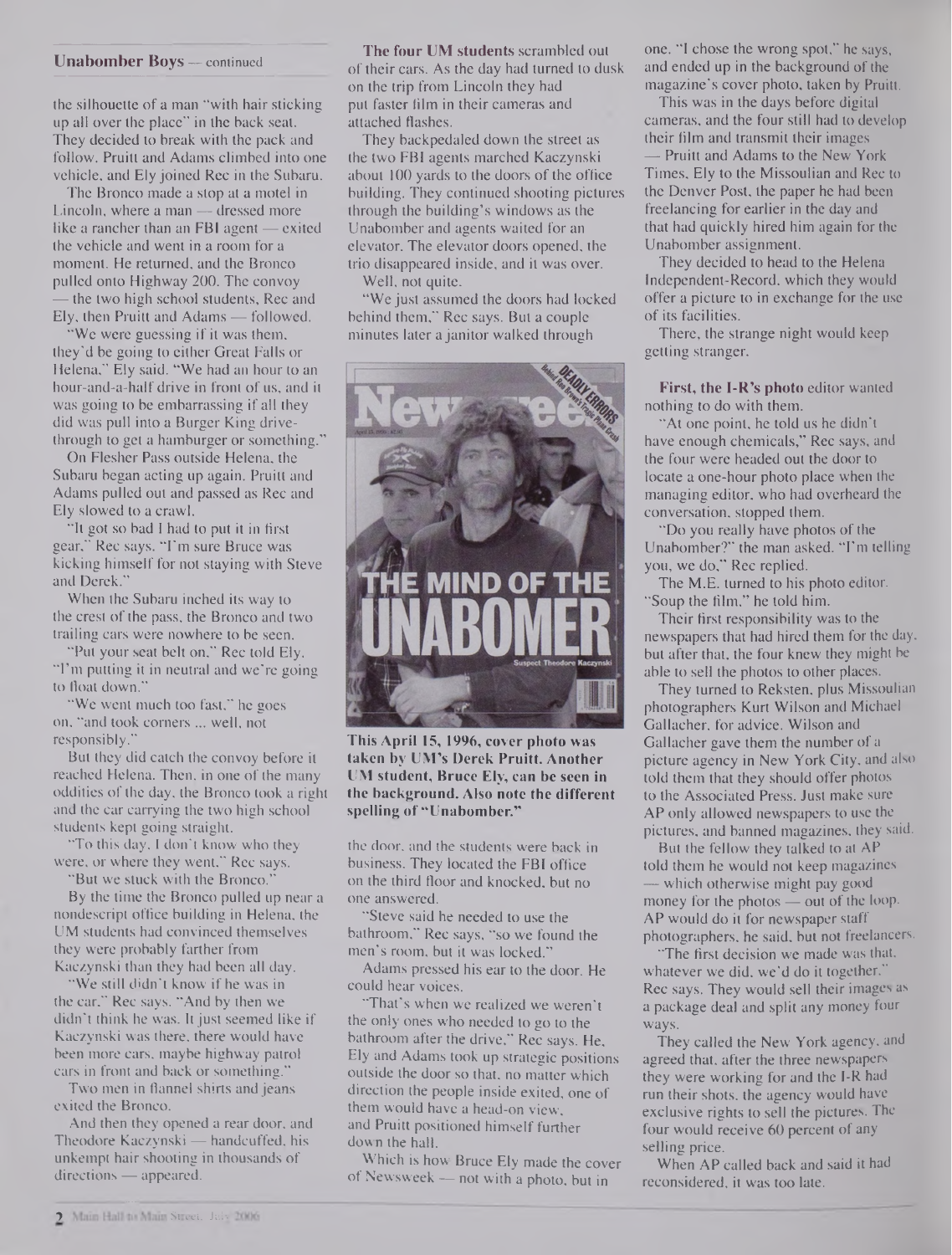## **Journalism school updates Unabomber saga**

**W** hile most people would feel<br>
revous receiving a letter fr<br> **M** lournalism<br> **M** iournalism nervous receiving a letter from the Unabomber, for UM journalism graduate student Dan Testa it was cause for jubilation.

The letter arrived at UM's journalism school in March — right before Testa attended Associate Professor Sherry Venema's feature writing class. That class, along with Teresa Tamura's advanced photojournalism students and Keith Graham's design class, spent spring semester producing a 52-page, full-color publication commemorating the 10-year anniversary of Ted Kaczynski's arrest.

The nine-page Kaczynski letter was neatly handwritten and included meticulous footnotes. Written on legal-sized paper, it became one of the centerpieces of the UM project.

"We got the idea from the University of Nebraska," Venema said, "which had done a gorgeous publication about 40 years after the publication of 'In Cold Blood' by Truman Capote and its impact on this little town in Kansas. At a faculty meeting last fall, Jerry Brown, our dean, said we should do something like this about the Unabomber anniversary."

The UM publication finished printing in July and will be distributed to accredited journalism schools around the country, friends of the journalism school, donors and the student authors, among others. Copies also will be distributed in Lincoln, where Kaczynski lived.

Students delved into media coverage of the Unabomber saga, interviewed Kaczynski acquaintances, recreated the FBI manhunt and examined current

"The guy threatened my career," Ely says. "Said we'd never work in this business again."

Before the night was over the president of AP was on the phone to the four. They were sorry, they told him. They had tried to offer pictures, but without the standard magazine ban, their images would have been useless to them later.

"We still really didn't know what we had, because we knew by the time Kaczynski was arraigned the next day, everybody would have pictures" Rec says.

Ah, but by the next day, Ted Kaczynski didn't look like a disturbed hermit anymore. He'd been cleaned up, his hair was combed, and he was in an orange



This new student-produced J-School publication can be found online at <http://www.umt.edu/journalism>.

attitudes toward Kaczynski's 35,000 word manifesto. The student publication is online at <http://www.umt.edu/> journalism.

Venema said her students updated and expanded the Unabomber saga with their publication, including stories on the whereabouts of Kaczynski's cabin (the FBI has it in the Sacramento, Calif., area) and who now owns the land near Lincoln where he lived. Students also managed to get interviews from people leery of the media, such as Lincoln librarian Sherri Wood, who had befriended Kaczynski.

Testa had written Kaczynski to ask for an interview, but expectations were low for any sort of response. In the

prison jumpsuit.

Newsweek bought exclusive rights to the UM students' photos for a week for \$26,000, and over the years Ely estimates they've split more than \$40,000.

"It's funny," Ely says. "I just got a check the other day for something that happened 10 years ago. Now, textbooks are buying them."

All four are full-time newspaper photographers; Adams with the Pittsburgh Tribune-Review, Pruitt for the Glens Falls (N.Y.) Post-Star, Rec at the Portland, Maine, Press Herald and Ely at the Oregonian, where he works for Reksten.

At photojournalism conferences, other photographers still recognize their names surprising letter, the convicted domestic terrorist wrote of his distrust of the media and how he found journalists to be dishonest:

"I've learned by experience that there is a technique that journalists use: They contact a potential interviewee and tell him that they want to give him a chance to tell his side of the story, or they tell him that they want to be objective and get at the true facts. Then when the poor sucker falls for it and gives an interview, the journalists slant their story to suit their own purposes, often very much to the disadvantage of the interviewee."

Kaczynski wrote that he would agree to an interview if the UM project investigated a 1999 book, "Unabomber: the Secret Life of Ted Kaczynski," which Kaczynski claims "consisted mostly of lies."

"Of course we weren't going to do that," Venema said, "but Dan (Testa) ended up writing a story not only about his life in prison, but also about the letter.'

She said another student, Paul Brohaugh, also received a letter from Kaczynski. Brohaugh used the letter to write a story about the Manifesto.

She said the publication was an excellent learning tool for UM's journalism students. It allowed them to brainstorm story ideas, do interviews, work with photojoumalists and undergo successive rewrites.

"So it was a very real-world experience," Venema said. "I'm just delighted with the final product." $=$ 

> — By Caiy *Shimek andjournalism school Web reporter Sarah Swan*

because of all that transpired on April 3, 1996.

"The four Unabomber boys," Rec says. "It's frustrating sometimes, because we've all been involved in big stories since then. In 2004 I was in Iraq twice, and the second time I was there was when that mess tent was blown up and 22 people were killed. It's odd to do something that intense, and still be known as the Unabomber photographer."

But everybody loves the story. It was a spring afternoon, a Wednesday. A day four UM students got the shots the world wanted — and nobody else had.  $\blacktriangleright$ 

— By Vince Devlin